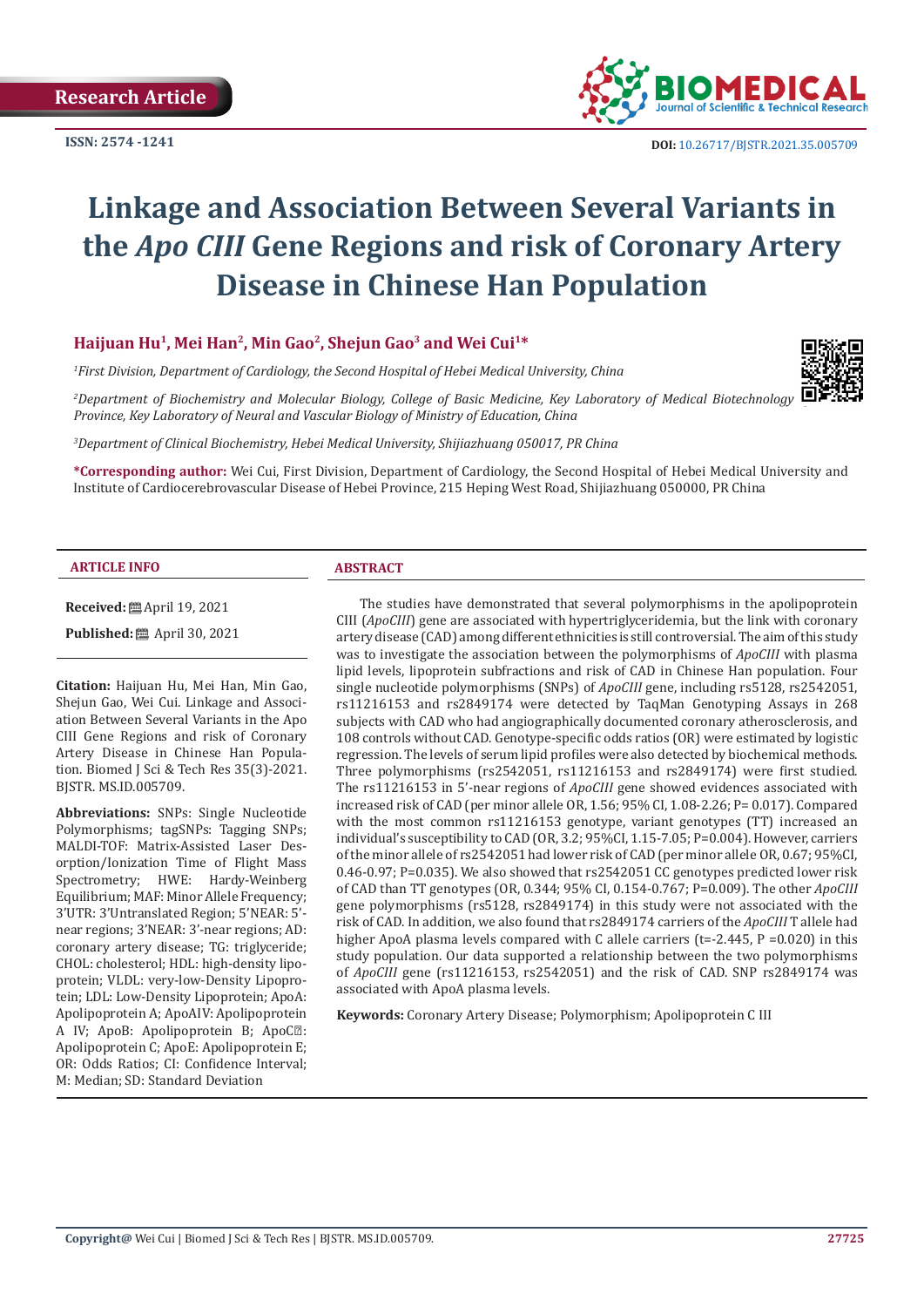# **Introduction**

Coronary Artery Disease (CAD) remains a significant health concern worldwide. Dyslipidemia has been identified as one of the principal risk factors for the development of CAD [1]. *ApoCIII* is implicated in the adjustment of the metabolism of triglyceride-rich lipoproteins and it is a principal constituent of chylomicrons and VLDL. *Apo CIII* inhibits the hydrolyzing effect of lipoprotein lipase for TG-rich particles and the hepatic absorption mediated by ApoE [2,3], and also is detrimental to the elimination of ApoB lipoproteins from plasma by interrupting their capacity to bind to hepatic lipoprotein receptors [4]. A high *ApoCIII* levels not only correlates with hypertriglyceridemia but also may directly contribute to the development of atherosclerosis [5]. Immense clinical studies have shown that *ApoCIII* level is a better way to predict the risk for evolution and progression of CAD than the traditional way by measuring TG levels [6-11]. Although the risk burden is mainly constituted by traditional risk factors, the heritable factors are critical for the development of CAD [12].

The human *ApoAI* and *ApoCIII* genes are tightly linked and form a gene complex together with the ApoAIV gene on the long arm of the chromosome11. Within and around the ApoC III gene, some polymorphie sites have been determined. ApoC-III gene polymorphisms correlated with coronary atherosclerosis could be a link of label for an atherogenic gene in the *ApoAI-CIII-AIV* gene complex. Numerous studies show a connection between the appearance of the polyporphie SstI(rs5128) site located in the untranslated region of the *ApoCIII* gene and the raised risk of CAD. In addition, polymorphisms in T-455C (rs2854116), and C-482T (rs2854117) have been found to be associated with CAD risk [13- 20]. The T2854G polymorphism located in the intergenic region was reported to be associated with elevated fasting or postprandial TAG concentrations in Caucasians [21]. To find a linkage marker for the putative atherogenic gene in *ApoCIII* gene of Chinese Han population, four qualified tag single nucleotide polymorphisms (tagSNPs) of *ApoCIII* gene were selected from the Genbank dbSNP database and we utilize these to appraise the linkage and association between these polymorphisms with plasma lipid levels, lipoprotein subfractions and risk of CAD in Chinese Han population.

# **Materials and Methods**

# **Study Population**

Approval was obtained from the Hebei Medical University Clinical Research Ethics Committee. After informed consent had been given, samples of venous blood were drawn from each subject after an overnight fast. All subjects in the study were ethnically homogenous Han Chinese derived from the Northern Chinese population. Patients who documented by coronary angiography at least a 70% stenosis in a major epicardial artery were eligible. Subjects with congenital heart disease, cardiomyopathy, valvular

disease, and renal or hepatic disease were excluded from the study. Age-matched control subjects were judged to be free of CAD by history, clinical examination, electrocardiography, and Rose questionnaire. A set of questionnaires was completed that included details of medical history, family history of CAD, drug intake, cigarette smoking, and alcohol consumption. Blood pressure, weight, height, and the body mass index were calculated.

# **TagSNPs Selection**

Bioinformatics analysis with Haploview software 4.2(Mark Daly's lab of Broad Institute, Cambridge, MA, Britain) was performed to analyze the haplotype block based on the CHB (Chinese Han Beijing) population data of HapMap (HapMap Data Rel 27 PhaseII +III, Feb09, on NCBI B36 assembly, dbSNP b126 (International HapMap Project). Four tagSNPs were found to cover all the potential functional common SNPs in the ApoCⅢ gene, including rs5128 in the 3'UTR, rs2542051 and rs2849174 in the 5' near regions, and rs11216153 in the 3' near regions.

#### **Genotyping Analysis**

Genomic DNA was isolated from the peripheral blood of the study subjects. MassArray (Seque-nom, San Diego, CA, USA) was used for genotyping all markers using allele-specific MALDI-TOF mass spectrometry [22]. Primers and multiplex reactions were designed using the RealSNP.com Website.

# **Statistical Analysis**

The Hardy-Weinberg Equilibrium (HWE) was tested by a goodness-of-fit chi-square test to compare the expected genotype frequencies with observed genotype frequencies (p2+2pq+q2=1) in CAD-free controls. The association between case-control status and each SNP was measured by the Odds Ratio (OR), and its corresponding 95% Confidence Interval (CI) was estimated using an unconditional logistic regression model. Logistic regression modeling was used for the trend test. Homogeneity among stratum variable related ORs was tested. Baseline characteristics were shown as mean ± SD. Due to plasma lipid concentrations had a skewed distribution, the median and interquartile ranges (Q: difference of Q25 and Q75) were presented:  $M \pm Q$ . The difference of lipid levels in different genotypes in CAD and controls was evaluated by one-way ANOVA after rank transformation when necessary. All calculations were computed with the aid of SPSS statistical software (version 16.0). P value <0.05 was considered statistically significant.

# **Results**

A total of 376 individuals were in the analysis. Among individuals in the study, 268 (191 men and 77 women) with CAD were confirmed. CAD was described exactly as stenosis (>70%) of no less than 1 major epicardial coronary artery proved by angiography. The non-CAD group include 108 subjects (78 men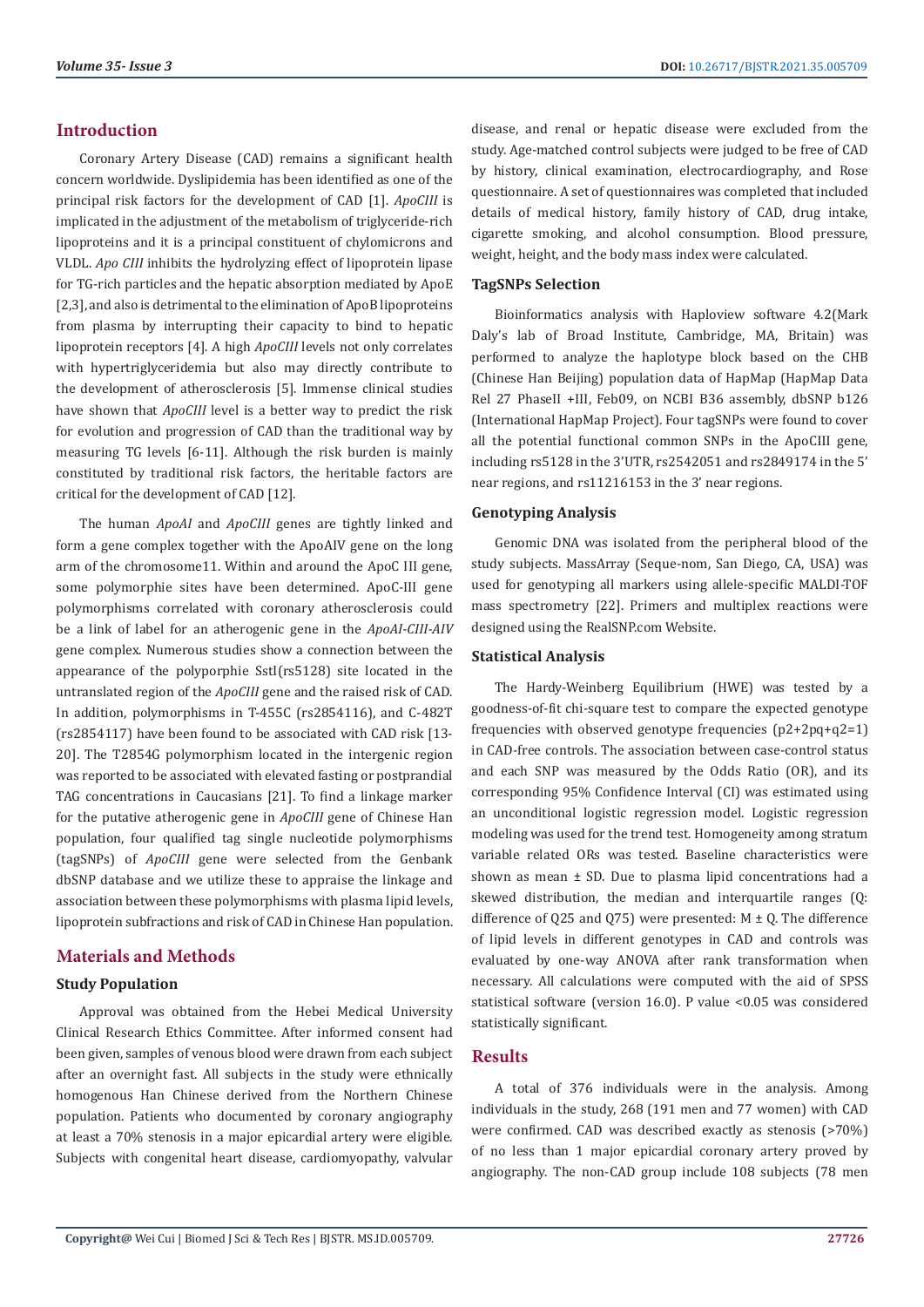and 30 women) who were in hospital for cardiac examinations and showed no clinical, electrocardiographic, or angiographic the presence of disease symptom of CAD. The mean age of CAD patients and non-CAD subjects was 59.5±9.8 years and 58.5±9.0 years, respectively (P>0.05), and there was no significant difference in the BMI, diabetes, smoking, blood pressure between the two groups (P> 0.05). We genotyped four SNPs in CAD case-control studies. All polymorphisms were in the Hardy-Weinberg equilibrium in both groups. To estimate the CAD risk related to ApoCⅢ genotypes, we performed logistic regression analysis. Genotyping results showed that rs2542051 and rs11216153 was significantly associated with CAD in Chinese population (Table 1).

**Table 1:** Odds Ratios for CAD according to ApoC-III genotypes in the study population.

| <b>ApoC-III Genotypes</b> | OR(95% CI)              | P valuec |  |  |
|---------------------------|-------------------------|----------|--|--|
| rs11216153                |                         |          |  |  |
| GG                        | $\mathbf{1}$            |          |  |  |
| GT                        | $2.180(0.989 - 4.804)$  | 0.053    |  |  |
| <b>TT</b>                 | $3.200(1.1452 - 7.051)$ | 0.004    |  |  |
| rs2542051                 |                         |          |  |  |
| AA                        | $\mathbf{1}$            |          |  |  |
| AC                        | $0.549(0.251 - 1.201)$  | 0.133    |  |  |
| CC                        | $0.344(0.154 - 0.767)$  | 0.009    |  |  |
| rs2849174                 |                         |          |  |  |
| CC                        | $\mathbf{1}$            |          |  |  |
| <b>CT</b>                 | $3.167(0.184 - 54.568)$ | 0.427    |  |  |
| <b>TT</b>                 | $2.361(0.146 - 38.129)$ | 0.545    |  |  |
| rs5128                    |                         |          |  |  |
| cc                        | $\mathbf{1}$            |          |  |  |
| CG                        | $1.167(0.038-0.729)$    | 0.257    |  |  |
| $\mathbb{G} \mathbb{G}$   | $1.163(0.037 - 0.711)$  | 0.06     |  |  |

Compared with the most common rs11216153 genotype, variant genotypes (TT) increased an individual's susceptibility to CAD (OR, 3.2; 95% CI, 1.15-7.05; P=0.004). The result revealed that homozygotes for rs11216153 T had higher risk of CAD than wild-type individuals. Conversely, the adjusted OR of carrying the rs2542051 CC genotype was 0.344, compared with the AA genotype (P=0.009). The result showed that CC homozygotes had lower risk of CAD than those who carried the AA genotype. The previous reports showed evidences of increased CAD risk associated with ApoCⅢ gene polymorphisms. However, our result suggested that rs2542051 C variation decreased probability of the disease. No associations were found between rs5128, rs2849174 and CAD. In

addition, we also evaluated the association between alleles and CAD risk (Table 2). Carriers of the minor allele of rs11216153 had increased risk of CAD (per minor allele OR, 1.56; 95% CI, 1.08- 2.26; P=0.017). Conversely, SNP rs2542051 was associated with decreased risk of CAD (per minor allele OR, 0.67; 95% CI, 0.46-0.97; P=0.035). Patients who carried the C allele tended to have a lower rate of CAD than those who carried the A allele. Thus, minor allele of rs2542051 was associated with reduced risk of CAD in Chinese. Our data also indicated that S2 alleles were common and not associated with coronary atherosclerosis (OR, 0.76; 95% CI, 0.51- 1.12; P=0.166). Meanwhile, the C allele of rs2849174 that was first measured in the present study, was not related to CAD (P>0.05).

| <b>SNPs ID</b> | <b>Base change</b> | <b>Genomic Position</b> | <b>Position</b> | <b>MAFC</b> | Coronary atherosclerosis<br>(268case/108control)<br><b>OR(95% CI)</b> | P     |
|----------------|--------------------|-------------------------|-----------------|-------------|-----------------------------------------------------------------------|-------|
| rs11216153     | G/T                | 116705100               | 3' NEAR         | 0.3636      | $0.613(0.438-0.857)$                                                  | 0.004 |
| rs2542051      | A/C                | 116697738               | 5'NEAR          | 0.3273      | $1.581(1.137 - 2.197)$                                                | 0.006 |
| rs2849174      | C/T                | 116697066               | 5' NEAR         | 0.0546      | 1.187(0.632-2.228)                                                    | 0.594 |
| rs5128         | C/G                | 116703640               | 3'UTR           | 0.2636      | 1.366(0.962-1.938)                                                    | 0.08  |

**Table 2:** Associations between ApoCIII genotypes and CAD risk.

Note: \*The most common allele in controls is given first.

c MAF: minor allele frequency in CAD controls.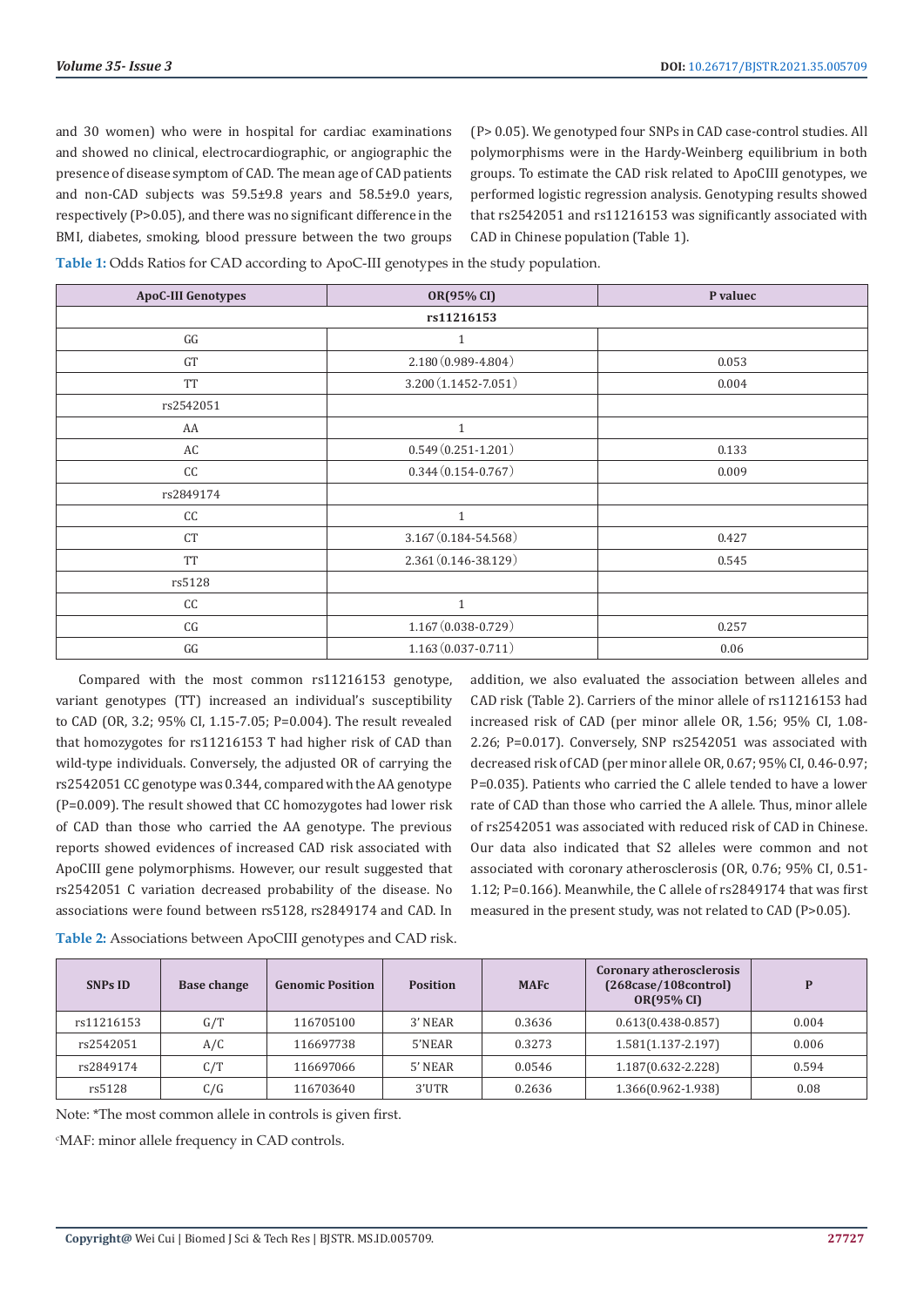To estimate whether the abnormal lipid metabolism in subject carriers to the mutation contributed to the risk for CAD concerning the emergence of the *ApoCIII* variant, further analyses were performed. A total of 268 patients were analyzed, and the results were showed in Table 3. Although SNP rs2849174 was

not associated with risk of CAD, the carriers of the T allele had higher ApoA plasma levels compared with C allele carriers (t=- 2.445, P=0.020). However, we did not find any statistically relevant differences between lipid variables levels and *ApoCIII* genotypes.

| Table 3: Plasma levels of lipids, lipoproteins and apoproteins related parameters according to ApoC-III genotypes. |  |  |  |
|--------------------------------------------------------------------------------------------------------------------|--|--|--|
|--------------------------------------------------------------------------------------------------------------------|--|--|--|

|              | rs11216153      |                 | rs2542051       |                 | rs2849174       |                 | rs5128          |                 |
|--------------|-----------------|-----------------|-----------------|-----------------|-----------------|-----------------|-----------------|-----------------|
|              | G               | T               | $\mathbf{A}$    |                 | $\mathbf{C}$    | T               | C               | G               |
| TG( mmol/l)  | $1.57 \pm 0.98$ | $1.49 \pm 0.87$ | 1.50±0.92       | $1.50 + 0.91$   | $1.78 + 1.07$   | $1.51 \pm 0.96$ | $1.55 \pm 0.89$ | $1.59 \pm 1.25$ |
| CHOL(mmol/l) | $4.23 \pm 1.55$ | $4.03 \pm 1.49$ | $4.32 \pm 0.91$ | $4.32 \pm 1.67$ | $4.53 \pm 0.92$ | $4.23 \pm 1.54$ | $4.27 \pm 1.59$ | $4.23 \pm 1.71$ |
| HDL(mmol/l)  | $0.96 \pm 0.34$ | $0.91 \pm 0.77$ | $0.96 \pm 0.38$ | $0.97 \pm 0.36$ | $1.01 \pm 0.36$ | $0.96 \pm 0.34$ | $0.96 \pm 0.34$ | $0.98 + 0.37$   |
| LDL(mmol/l)  | $2.62 \pm 0.87$ | $2.49 \pm 1.34$ | $4.32 \pm 0.79$ | $4.23 \pm 90$   | $4.27 \pm 0.76$ | $4.23 \pm 0.86$ | $4.27 \pm 0.85$ | $4.23 \pm 0.88$ |
| ApoA(g/l)    | $1.08 \pm 0.20$ | $1.06 \pm 0.20$ | $1.08 \pm 0.21$ | $1.09 \pm 0.20$ | $1.15 \pm 0.14$ | $1.07 \pm 0.20$ | $1.08 \pm 0.19$ | $1.09 \pm 0.22$ |
| ApoB(g/l)    | $0.79 \pm 0.32$ | $0.78 \pm 0.24$ | $0.81 \pm 0.24$ | $0.79 \pm 0.32$ | $0.79 \pm 0.20$ | $0.79 \pm 0.31$ | $0.79 \pm 0.30$ | $0.80 \pm 0.23$ |
| ApoC(mg/dl)  | $9.78 \pm 4.56$ | $9.9 + 4.14$    | $8.76 \pm 4.35$ | $8.94 \pm 4.38$ | $8.62 \pm 4.5$  | $9.07 \pm 3.4$  | $8.55 \pm 4.48$ | $8.78 \pm 4.52$ |

Note: Data was shown as mean ± SD; skewed variables were M ± Q. M: median, Q: inter-quartile range, difference of Q25 and Q75.

# **Discussion**

*ApoCIII* plays an obligatory role in the determination of the levels of possibly atherogenic VLDL and small dense LDL in the circulation. The results of large-scale clinical studies have demonstrated that it is more preferable to use plasma *ApoCIII* concentrations as a predictor of risk for the development and progression of CAD compared with the traditionally measured TG levels [23]. However, the correlation between *ApoCIII* and CAD was provoking strong disapproval, for some studies indicating a likely association with genetic variability at the locus [24] and others not proving those associations. In present study, we genotyped four SNPs. To estimate the risk of disease related to *ApoCIII* genotypes, logistic regression analysis was performed. One of them is S1/S2 polymorphism (rs5128) in the 3'untranslated region. Although the previous studies demonstrated that there were the associations between S2 allele, lipids, glucose and insulin concentrations and risk of CAD, our results couldn't provide any evidence to support the association between increased CAD risk and the S2 allele. Furthermore, no relationship between the rs5128 and plasma or serum lipid levels was observed.

The other three polymorphisms (rs2542051, rs11216153 and rs2849174) were first evaluated whether these were associated with an increased risk of CAD. We found the minor allele of rs11216153 was associated with an increased risk of CAD. The result revealed that homozygotes for rs11216153 T had higher relative risk of CAD than those observed in wild-type individuals. SNP rs11216153 seems to be unique in being strongly associated with CAD risk. Previous studies concerning *ApoCIII* polymorphisms and CAD risk have brought in debatable results, probably relevant to differences in methodological aspects such as the selection of cases and controls, their ethnical composition, and the sample size of this case study [11,16,25-28]. However, no study has reported *ApoCIII*

polymorphisms were associated with reduced risk of CAD. Our result suggested that rs2542051 C variation decreased probability of disease. The minor allele of rs2542051 was associated with a reduced risk of CAD. Although SNP rs2849174 which was first studied was not associated with risk of CAD, we found that carriers of the T allele had higher ApoA plasma levels compared with C allele carriers. In this study, we were confident that we maximized the opportunity of precise results in the analysis of the connection with *ApoCIII* genotypes.

# **Conclusion**

The present study genotyped four SNPs of *ApoCIII*. We found some evidences for association of SNP rs11216153 with increased risk of CAD and SNP rs2542051 with reduced risk of CAD. SNP rs5128 was not major risk factors of CAD in Han Population in China. Only rs2849174 was significantly associated with ApoA plasma levels.

# **Acknowledgement**

We would like to thank the patients, their families and the control volunteers for participating in this study.

# **Funding**

This work was supported by the National Natural Science Foundation of China 31071003 and 31271222, the Program of International S&T Cooperation of China 2011DFA32700.

# **Author Contributions**

The study was conceived and designed by WC. The clinical data of all subjects were obtained by HH and SG. Data analyses were performed by MH and MG. The paper was written by HH and all authors read and approved the final manuscript.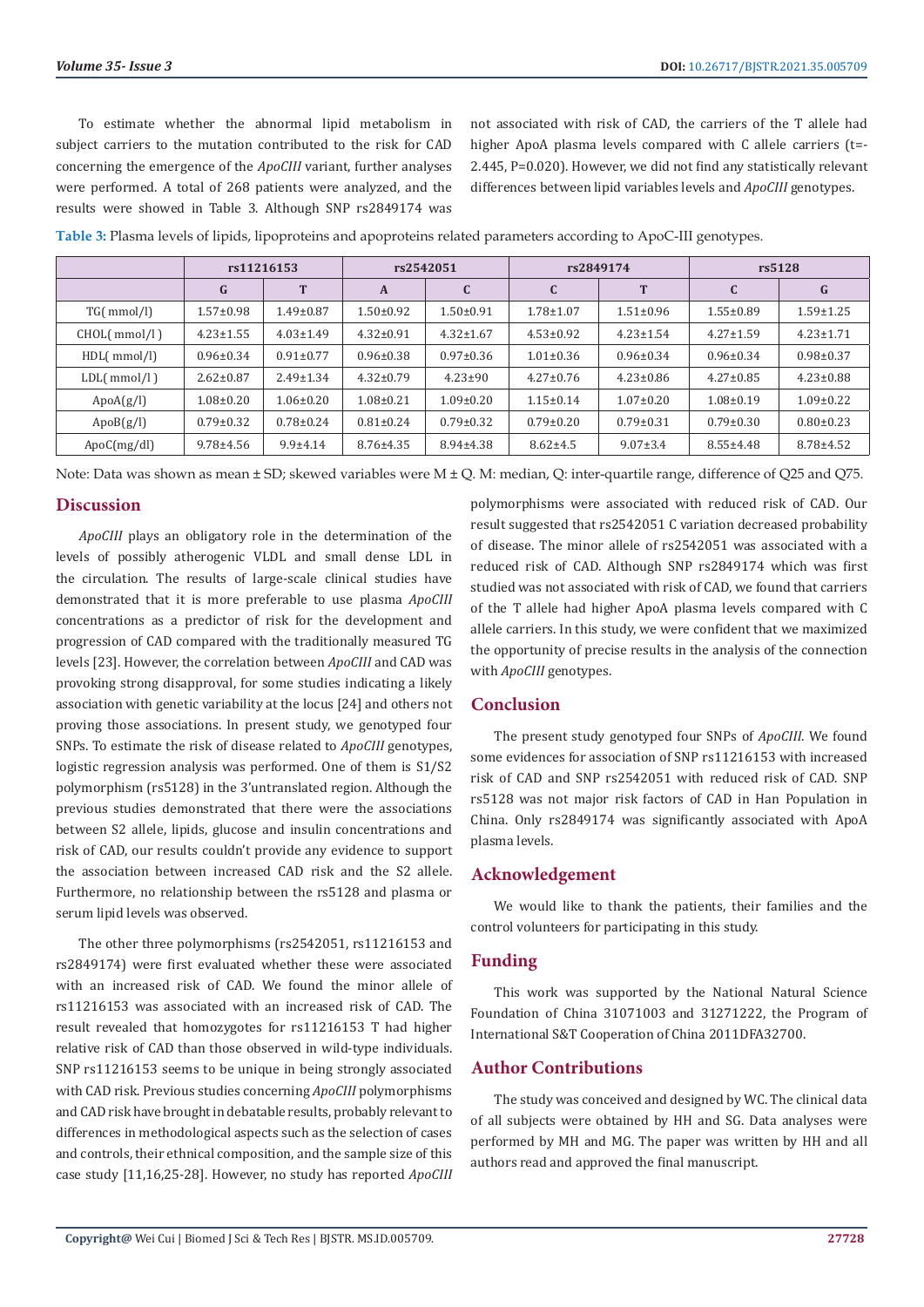# **Ethics Approval and Consent to Participate**

The experimental protocol was approved by the Ethics Committee of the Hebei Medical University (Shijiazhuang, China). Written informed consent was obtained from all patients.

# **Competing Interest**

The authors declare that they have no competing interests.

# **References**

- 1. [Sharrett AR, CM Ballantyne, SA Coady, G Heiss, PD Sorlie \(2001\)](https://pubmed.ncbi.nlm.nih.gov/11535564/)  [Coronary heart disease prediction from lipoprotein cholesterol levels,](https://pubmed.ncbi.nlm.nih.gov/11535564/)  [triglycerides, lipoprotein\(a\), apolipoproteins A-I and B, and HDL density](https://pubmed.ncbi.nlm.nih.gov/11535564/)  [subfractions: The Atherosclerosis Risk in Communities \(ARIC\) Study.](https://pubmed.ncbi.nlm.nih.gov/11535564/)  [Circulation 104\(10\): 1108-1113.](https://pubmed.ncbi.nlm.nih.gov/11535564/)
- 2. [Caron S, B Staels \(2008\) Apolipoprotein CIII: a link between](https://pubmed.ncbi.nlm.nih.gov/19059836/)  [hypertriglyceridemia and vascular dysfunction? Circ Res 103\(12\): 1348-](https://pubmed.ncbi.nlm.nih.gov/19059836/) [1350.](https://pubmed.ncbi.nlm.nih.gov/19059836/)
- 3. [Mc Conathy WJ, JC Gesquiere, H Bass, A Tartar, JC Fruchart \(1992\)](https://pubmed.ncbi.nlm.nih.gov/1431591/)  [Inhibition of lipoprotein lipase activity by synthetic peptides of](https://pubmed.ncbi.nlm.nih.gov/1431591/)  [apolipoprotein C-III. J Lipid Res 33\(7\): 995-1003.](https://pubmed.ncbi.nlm.nih.gov/1431591/)
- 4. [Ginsberg HN, NA Le, IJ Goldberg, JC Gibson, A Rubinstein \(1986\)](https://pubmed.ncbi.nlm.nih.gov/3095375/)  [Apolipoprotein B metabolism in subjects with deficiency of](https://pubmed.ncbi.nlm.nih.gov/3095375/)  [apolipoproteins CIII and AI. Evidence that apolipoprotein CIII inhibits](https://pubmed.ncbi.nlm.nih.gov/3095375/)  [catabolism of triglyceride-rich lipoproteins by lipoprotein lipase](https://pubmed.ncbi.nlm.nih.gov/3095375/) *in vivo*. [J Clin Invest 78\(5\): 1287-1295.](https://pubmed.ncbi.nlm.nih.gov/3095375/)
- 5. [Clavey V, S Lestavel Delattre, C Copin, JM Bard, JC Fruchart \(1995\)](https://pubmed.ncbi.nlm.nih.gov/7600129/)  [Modulation of lipoprotein B binding to the LDL receptor by exogenous](https://pubmed.ncbi.nlm.nih.gov/7600129/)  [lipids and apolipoproteins CI, CII, CIII, and E. Arterioscler Thromb Vasc](https://pubmed.ncbi.nlm.nih.gov/7600129/)  [Biol 15\(7\): 963-971.](https://pubmed.ncbi.nlm.nih.gov/7600129/)
- 6. [Kawakami A, M Yoshida \(2009\) Apolipoprotein CIII links dyslipidemia](https://pubmed.ncbi.nlm.nih.gov/19262004/)  [with atherosclerosis. J Atheroscler Thromb 16\(1\): 6-11.](https://pubmed.ncbi.nlm.nih.gov/19262004/)
- 7. [Hodis HN, WJ Mack, SP Azen, P Alaupovic, JM Pogoda, et al. \(1994\)](https://pubmed.ncbi.nlm.nih.gov/8026027/)  [Triglyceride- and cholesterol-rich lipoproteins have a differential](https://pubmed.ncbi.nlm.nih.gov/8026027/)  [effect on mild/moderate and severe lesion progression as assessed by](https://pubmed.ncbi.nlm.nih.gov/8026027/)  [quantitative coronary angiography in a controlled trial of lovastatin.](https://pubmed.ncbi.nlm.nih.gov/8026027/)  [Circulation 90\(1\): 42-49.](https://pubmed.ncbi.nlm.nih.gov/8026027/)
- 8. [Mack WJ, RM Krauss, HN Hodis \(1996\) Lipoprotein subclasses in the](https://pubmed.ncbi.nlm.nih.gov/8963728/)  [Monitored Atherosclerosis Regression Study \(MARS\). Treatment effects](https://pubmed.ncbi.nlm.nih.gov/8963728/)  [and relation to coronary angiographic progression. Arterioscler Thromb](https://pubmed.ncbi.nlm.nih.gov/8963728/)  [Vasc Biol 16\(5\): 697-704.](https://pubmed.ncbi.nlm.nih.gov/8963728/)
- 9. [Luc G, C Fievet, D Arveiler, AE Evans, JM Bard, et al. \(1996\) Apolipoproteins](https://pubmed.ncbi.nlm.nih.gov/8728314/)  [C-III and E in apoB- and non-apoB-containing lipoproteins in two](https://pubmed.ncbi.nlm.nih.gov/8728314/)  [populations at contrasting risk for myocardial infarction: the ECTIM](https://pubmed.ncbi.nlm.nih.gov/8728314/)  [study. Etude Cas Temoins sur 'Infarctus du Myocarde. J Lipid Res 37\(3\):](https://pubmed.ncbi.nlm.nih.gov/8728314/)  [508-517.](https://pubmed.ncbi.nlm.nih.gov/8728314/)
- 10. [Thompson GR \(1998\) Angiographic evidence for the role of triglyceride](https://pubmed.ncbi.nlm.nih.gov/9717063/)[rich lipoproteins in progression of coronary artery disease. Eur Heart J](https://pubmed.ncbi.nlm.nih.gov/9717063/)  [19\(H\): H31-36.](https://pubmed.ncbi.nlm.nih.gov/9717063/)
- 11. [Sacks FM, P Alaupovic, LA Moye, TG Cole, B Sussex, et al. \(2000\) VLDL,](https://pubmed.ncbi.nlm.nih.gov/11034934/)  [apolipoproteins B, CIII, and E, and risk of recurrent coronary events in](https://pubmed.ncbi.nlm.nih.gov/11034934/)  [the Cholesterol and Recurrent Events \(CARE\) trial. Circulation 102\(16\):](https://pubmed.ncbi.nlm.nih.gov/11034934/)  [1886-1892.](https://pubmed.ncbi.nlm.nih.gov/11034934/)
- 12. Damani SB, EJ Topol (2007) Future use of genomics in coronary artery disease. J Am Coll Cardiol 50(20): 1933-1940.
- 13. [Shanker J, G Perumal, VS Rao, NB Khadrinarasimhiah, S John, et al. \(2008\)](https://pubmed.ncbi.nlm.nih.gov/18801202/) [Genetic studies on the APOA1-C3-A5 gene cluster in Asian Indians with](https://pubmed.ncbi.nlm.nih.gov/18801202/) [premature coronary artery disease. Lipids Health Dis 7: 33.](https://pubmed.ncbi.nlm.nih.gov/18801202/)
- 14. [Chhabra S, R Narang, R Lakshmy, S Vasisht, DP Agarwal, et al. \(2004\)](https://pubmed.ncbi.nlm.nih.gov/15124908/) [Apolipoprotein C3 SstI polymorphism in the risk assessment of CAD.](https://pubmed.ncbi.nlm.nih.gov/15124908/) [Mol Cell Biochem 259\(1-2\): 59-66.](https://pubmed.ncbi.nlm.nih.gov/15124908/)
- 15. [Olivieri O, C Stranieri, A Bassi, B Zaia, D Girelli, et al. \(2002\) ApoC-III](https://pubmed.ncbi.nlm.nih.gov/12235176/) [gene polymorphisms and risk of coronary artery disease. J Lipid Res](https://pubmed.ncbi.nlm.nih.gov/12235176/) [43\(9\): 1450-1457.](https://pubmed.ncbi.nlm.nih.gov/12235176/)
- 16. [Russo GT, JB Meigs, LA Cupples, S Demissie, JD Otvos, et al. \(2001\)](https://www.sciencedirect.com/science/article/abs/pii/S0021915001004099) [Association of the Sst-I polymorphism at the APOC3 gene locus with](https://www.sciencedirect.com/science/article/abs/pii/S0021915001004099) [variations in lipid levels, lipoprotein subclass profiles and coronary](https://www.sciencedirect.com/science/article/abs/pii/S0021915001004099) [heart disease risk: the Framingham offspring study. Atherosclerosis](https://www.sciencedirect.com/science/article/abs/pii/S0021915001004099) [158\(1\): 173-181.](https://www.sciencedirect.com/science/article/abs/pii/S0021915001004099)
- 17. [Parzianello L, G Oliveira, JC Coelho \(2008\) Apolipoprotein CIII](https://pubmed.ncbi.nlm.nih.gov/18560672/) [polymorphism and triglyceride levels of a Japanese population living in](https://pubmed.ncbi.nlm.nih.gov/18560672/) [Southern Brazil. Braz J Med Biol Res 41\(6\): 462-467.](https://pubmed.ncbi.nlm.nih.gov/18560672/)
- 18. [Kawakami A, M Osaka, M Tani, H Azuma, FM Sacks \(2008\) Apolipoprotein](https://pubmed.ncbi.nlm.nih.gov/18663085/) [CIII links hyperlipidemia with vascular endothelial cell dysfunction.](https://pubmed.ncbi.nlm.nih.gov/18663085/) [Circulation 118\(7\): 731-742.](https://pubmed.ncbi.nlm.nih.gov/18663085/)
- 19. [Yiyang L, Y Ruixing, L Meng, L Kela, L Xingjiang \(2010\) Apolipoprotein](https://pubmed.ncbi.nlm.nih.gov/20517165/) [C-III gene polymorphism and several environmental factors with serum](https://pubmed.ncbi.nlm.nih.gov/20517165/) [lipid levels in the Guangxi Hei Yi Zhuang and Han populations. J Investig](https://pubmed.ncbi.nlm.nih.gov/20517165/) [Med 58\(6\): 777-785.](https://pubmed.ncbi.nlm.nih.gov/20517165/)
- 20. [Tsai MY, JM Ordovas \(2009\) APOC3 mutation, serum triglyceride](https://pubmed.ncbi.nlm.nih.gov/19443564/) [concentrations, and coronary heart disease. Clin Chem 55\(7\): 1274-](https://pubmed.ncbi.nlm.nih.gov/19443564/) [1276.](https://pubmed.ncbi.nlm.nih.gov/19443564/)
- 21. [Woo SK, HS Kang \(2003\) The apolipoprotein CIII T2854G variants](https://pubmed.ncbi.nlm.nih.gov/14517726/) [are associated with postprandial triacylglycerol concentrations in](https://pubmed.ncbi.nlm.nih.gov/14517726/) [normolipidemic Korean men. J Hum Genet 48\(11\): 551-555.](https://pubmed.ncbi.nlm.nih.gov/14517726/)
- 22. [Jurinke C, P Oeth, D van den Boom \(2004\) MALDI-TOF mass](https://pubmed.ncbi.nlm.nih.gov/14764940/) [spectrometry: a versatile tool for high-performance DNA analysis. Mol](https://pubmed.ncbi.nlm.nih.gov/14764940/) [Biotechnol 26\(2\): 147-164.](https://pubmed.ncbi.nlm.nih.gov/14764940/)
- 23. [Scheffer PG, T Teerlink, JM Dekker, G Bos, G Nijpels, et al. \(2008\)](https://pubmed.ncbi.nlm.nih.gov/18556334/) [Increased plasma apolipoprotein C-III concentration independently](https://pubmed.ncbi.nlm.nih.gov/18556334/) [predicts cardiovascular mortality: the Hoorn Study. Clin Chem 54\(8\):](https://pubmed.ncbi.nlm.nih.gov/18556334/) [1325-1330.](https://pubmed.ncbi.nlm.nih.gov/18556334/)
- 24. Lee HY, AL Birkenfeld, FR Jornayvaz, MJ Jurczak, S Kanda (2011) Apolipoprotein CIII overexpressing mice are predisposed to dietinduced hepatic steatosis and hepatic insulin resistance. Hepatology 54(5): 1650-1660.
- 25. [Dallongeville J, D Cottel, M Montaye, V Codron, P Amouyel \(2006\)](https://pubmed.ncbi.nlm.nih.gov/16321685/) [Impact of APOA5/A4/C3 genetic polymorphisms on lipid variables and](https://pubmed.ncbi.nlm.nih.gov/16321685/) [cardiovascular disease risk in French men. Int J Cardiol 106\(2\): 152-156.](https://pubmed.ncbi.nlm.nih.gov/16321685/)
- 26. [Ordovas JM, F Civeira, J Genest, S Craig, AH Robbins, et al. \(1991\)](https://pubmed.ncbi.nlm.nih.gov/1678604/) [Restriction fragment length polymorphisms of the apolipoprotein A-I,](https://pubmed.ncbi.nlm.nih.gov/1678604/) [C-III, A-IV gene locus. Relationships with lipids, apolipoproteins, and](https://pubmed.ncbi.nlm.nih.gov/1678604/) [premature coronary artery disease. Atherosclerosis 87\(1\): 75-86.](https://pubmed.ncbi.nlm.nih.gov/1678604/)
- 27. [Surguchov AP, GP Page, L Smith, W Patsch, E Boerwinkle \(1996\)](https://pubmed.ncbi.nlm.nih.gov/8696957/) [Polymorphic markers in apolipoprotein C-III gene flanking regions and](https://pubmed.ncbi.nlm.nih.gov/8696957/) [hypertriglyceridemia. Arterioscler Thromb Vasc Biol 16\(8\): 941-947.](https://pubmed.ncbi.nlm.nih.gov/8696957/)
- 28. [Miettinen HE, K Korpela, L Hamalainen, K Kontula \(1994\) Polymorphisms](https://pubmed.ncbi.nlm.nih.gov/7913911/) [of the apolipoprotein and angiotensin converting enzyme genes in](https://pubmed.ncbi.nlm.nih.gov/7913911/) [young North Karelian patients with coronary heart disease. Hum Genet](https://pubmed.ncbi.nlm.nih.gov/7913911/) [94\(2\): 189-192.](https://pubmed.ncbi.nlm.nih.gov/7913911/)